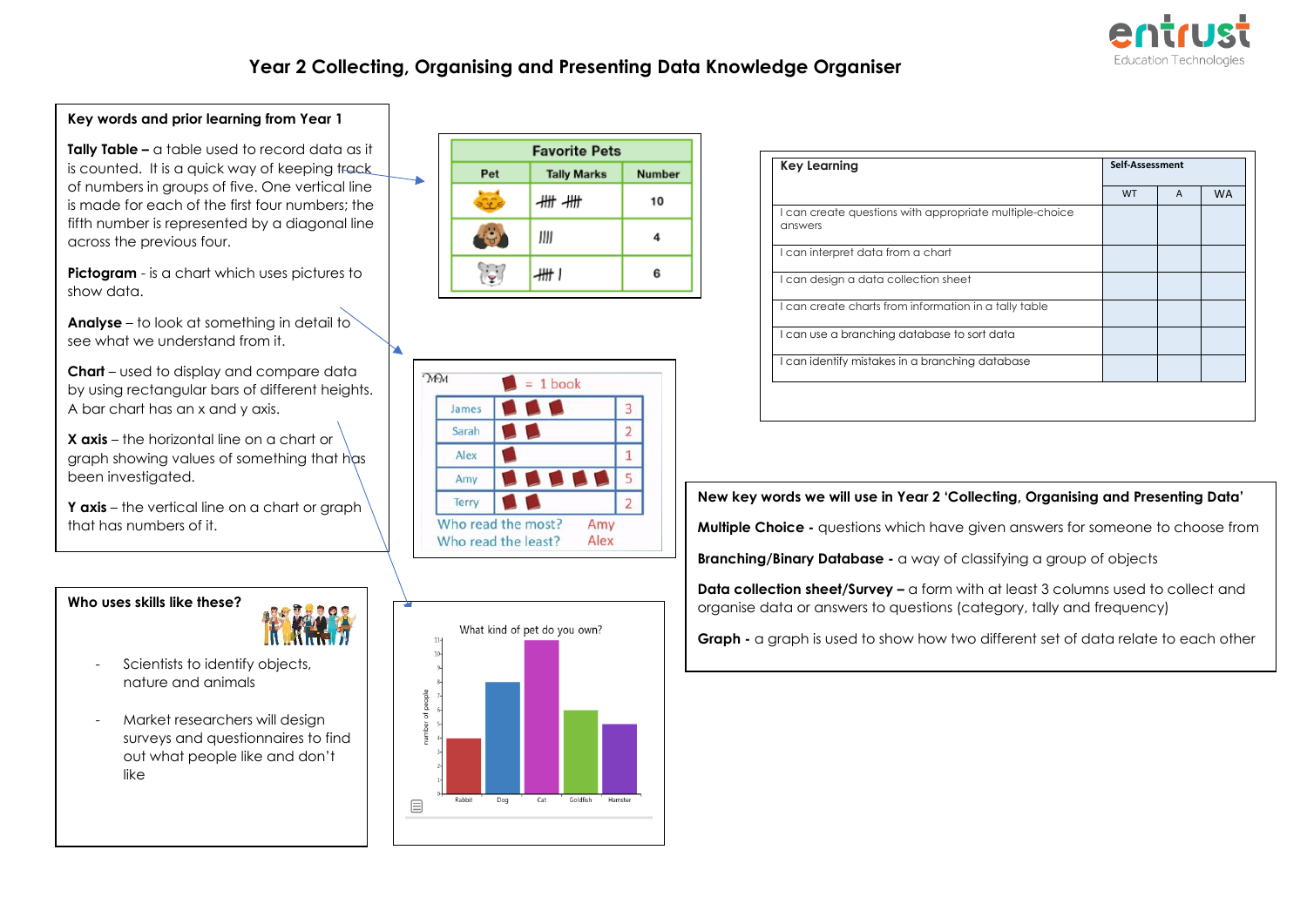## **Year 2 Sequencing Simple Algorithms and Programs Knowledge Organiser**





Programmers that create location services and GPS systems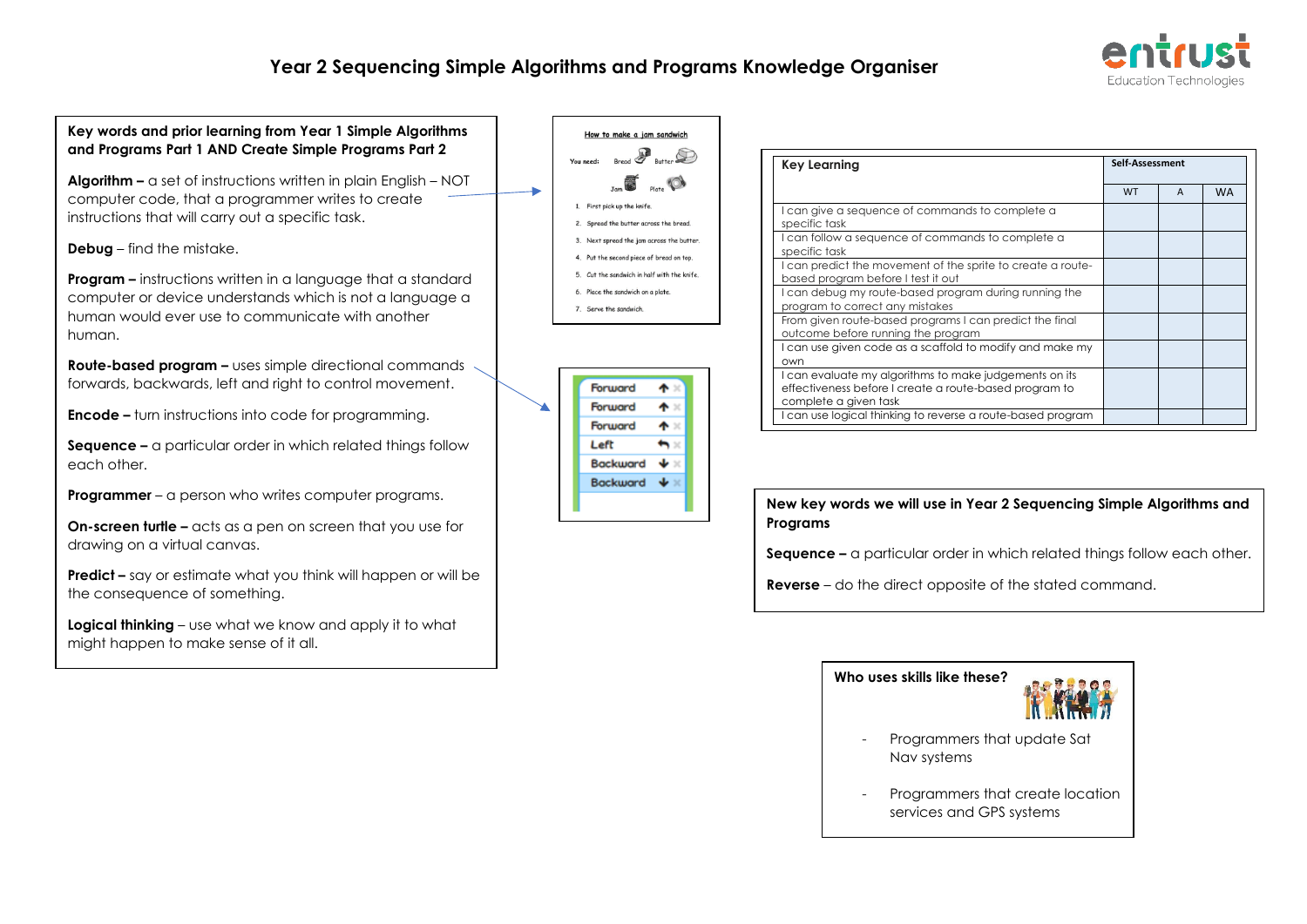# **Year 2 Ways to Present Information – Knowledge Organiser**



**Key words and prior learning from Y1 unit Just Paint and Write**

**Online Software** – a computer program that is on the internet, I log into this with a username and password. J2e is online software

**Image file –** this is a picture file that can be used in other software e.g. a picture I can use to write over the top

**Program file** – if I save a write file, this can be opened and changed and saved again

**My Files –** This is an area where my J2e work is saved. I can open it again and change my work, then resave it.

**Stamps –** pictures I can add to an image.

**Text –** writing on a screen is text.

**Who uses skills like these?** 



- Marketing people who make posters and posts that include texts and pictures.
- Graphic designers people who make pictures for use flyers and newsletters.





| <b>Key Learning</b>                                                       | Self-Assessment |              |           |
|---------------------------------------------------------------------------|-----------------|--------------|-----------|
|                                                                           | <b>WT</b>       | $\mathsf{A}$ | <b>WA</b> |
| I can access an image saved in My Files                                   |                 |              |           |
| I can add a picture to a Write file and<br>add text to it.                |                 |              |           |
| I can edit my text in different ways                                      |                 |              |           |
| I can create several paintings and save<br>them as pictures to use later. |                 |              |           |
| I can retrieve my work from My Files in<br>J2e, edit it and save it again |                 |              |           |
| I can make a simple animation of a plant<br>growing                       |                 |              |           |
|                                                                           |                 |              |           |

### **New key words we will use in Year 2 'Ways to Present Information'**

**Animate –** this software is used to create an animation.

**Online images** – images can be downloaded from the internet and used in software.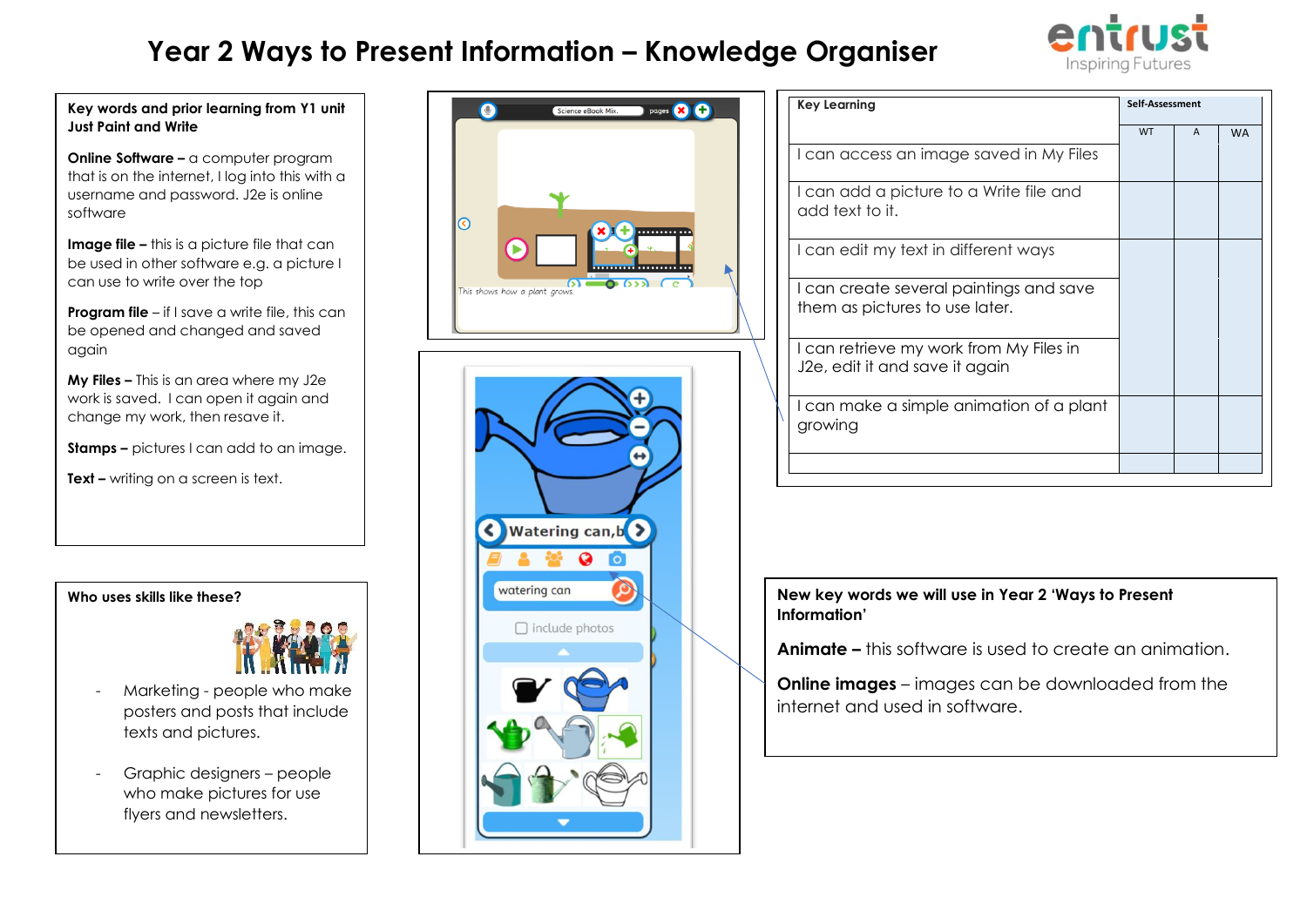# **Year 2 Art of Animation – Knowledge Organiser**



#### **Key words and prior learning from Y1 unit Just Paint and Write**

**Online Software –** I know this is software on the internet which I have a username and password for.

**Paint program** - is software that can be used to draw pictures.

**Write Program** - is software that can be used to write sentences.

**My Files** – Online storage area in J2e where my work is saved.

**Stamps –** pictures I can add to an image

**Text –** writing on a screen is text





### **New key words we will use in Year 2 'Art of Animation'**

**Frames**– individual pictures in a sequence

**Animation** – an illusion created by the movement of frames which are shown in sequence e.g. a flipbook is a basic animation

**Animation Software** – this software can be used to create an animation

**Onion Skin** – a technique used in creating cartoons and editing movies it helps you decide where to locate or change an image based on the previous frame.

| <b>Key Learning</b>                                                                                                                                | Self-Assessment |              |           |
|----------------------------------------------------------------------------------------------------------------------------------------------------|-----------------|--------------|-----------|
|                                                                                                                                                    | <b>WT</b>       | $\mathsf{A}$ | <b>WA</b> |
| I can name and save my work as a<br>JiT Paint file, an image and a stamp.                                                                          |                 |              |           |
| I can create several paintings and<br>save them as pictures to use later.                                                                          |                 |              |           |
| I can use the textures and colour<br>wheel to add extra detail to my<br>pictures                                                                   |                 |              |           |
| I can make use of the 'onion skin'<br>effect to add movement to my JiT<br>animation.                                                               |                 |              |           |
| I know the difference between the                                                                                                                  |                 |              |           |
| duplicate $\pm$ frame and $\pm$ add frame<br>when using JiT animate.                                                                               |                 |              |           |
| I can add background images and<br>stamps to my presentation.                                                                                      |                 |              |           |
| I can create a JiT Paint file and add<br>text to it.                                                                                               |                 |              |           |
| I know that a frame is an individual<br>picture and when frames are shown<br>in a sequence create an illusion of<br>movement to make an animation. |                 |              |           |



- Cartoonist, artist and animators.

Movie makers